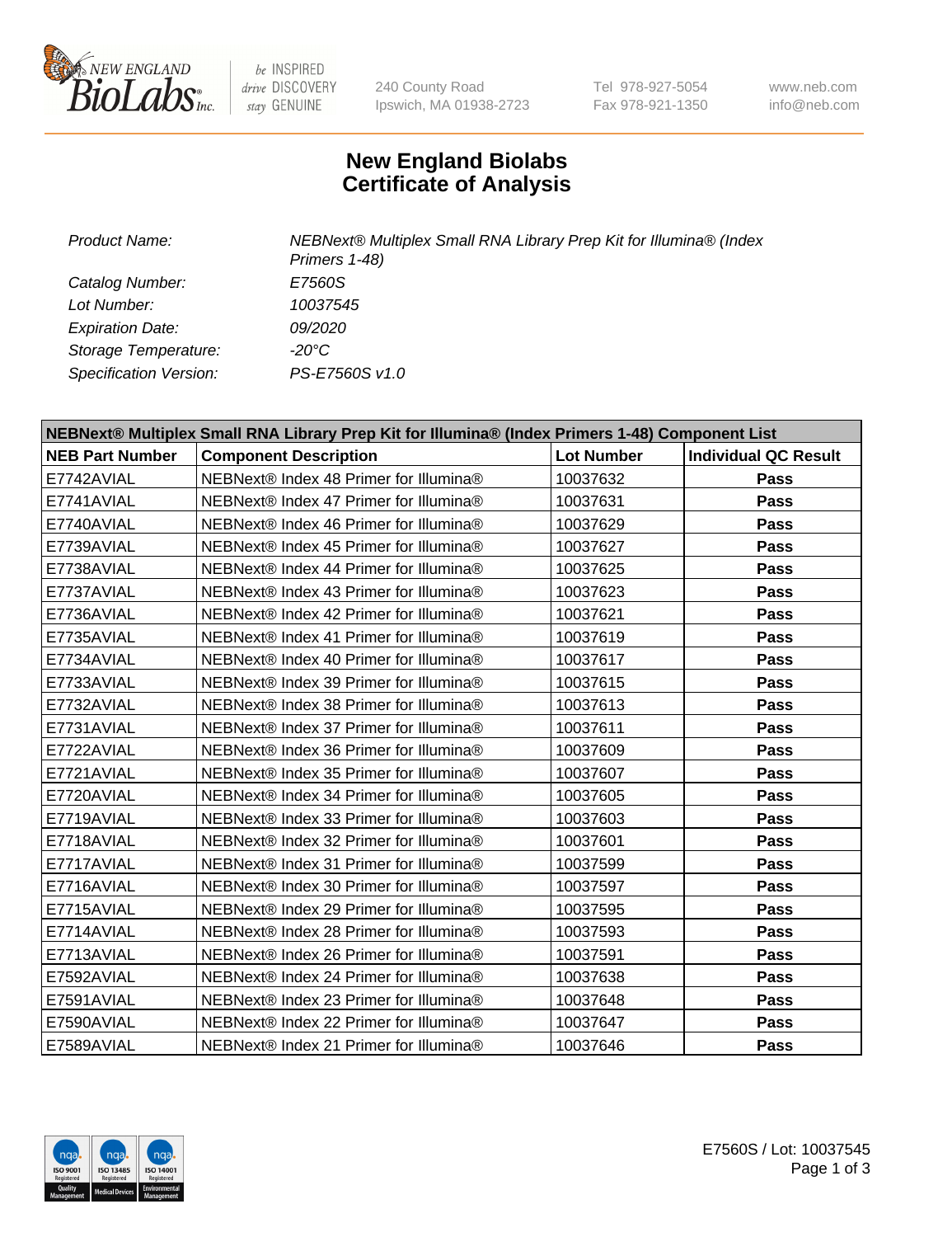

be INSPIRED drive DISCOVERY stay GENUINE

240 County Road Ipswich, MA 01938-2723 Tel 978-927-5054 Fax 978-921-1350 www.neb.com info@neb.com

| NEBNext® Multiplex Small RNA Library Prep Kit for Illumina® (Index Primers 1-48) Component List |                                                            |                   |                             |  |
|-------------------------------------------------------------------------------------------------|------------------------------------------------------------|-------------------|-----------------------------|--|
| <b>NEB Part Number</b>                                                                          | <b>Component Description</b>                               | <b>Lot Number</b> | <b>Individual QC Result</b> |  |
| E7588AVIAL                                                                                      | NEBNext® Index 20 Primer for Illumina®                     | 10037645          | Pass                        |  |
| E7587AVIAL                                                                                      | NEBNext® Index 19 Primer for Illumina®                     | 10037644          | Pass                        |  |
| E7586AVIAL                                                                                      | NEBNext® Index 18 Primer for Illumina®                     | 10037650          | Pass                        |  |
| E7585AVIAL                                                                                      | NEBNext® Index 17 Primer for Illumina®                     | 10037636          | Pass                        |  |
| E7584AVIAL                                                                                      | NEBNext® Index 16 Primer for Illumina®                     | 10037634          | Pass                        |  |
| E7583AVIAL                                                                                      | NEBNext® Index 15 Primer for Illumina®                     | 10037643          | Pass                        |  |
| E7582AVIAL                                                                                      | NEBNext® Index 14 Primer for Illumina®                     | 10037642          | Pass                        |  |
| E7581AVIAL                                                                                      | NEBNext® Index 13 Primer for Illumina®                     | 10037640          | Pass                        |  |
| E7562AVIAL                                                                                      | NEBNext® Index 27 Primer for Illumina®                     | 10037569          | Pass                        |  |
| E7561AVIAL                                                                                      | NEBNext® Index 25 Primer for Illumina®                     | 10037568          | Pass                        |  |
| E7355AAVIAL                                                                                     | ProtoScript® II Reverse Transcriptase                      | 10037589          | Pass                        |  |
| E7334AAVIAL                                                                                     | NEBNext® First Strand Synthesis Reaction Buffer   10037587 |                   | Pass                        |  |
| E7333AAVIAL                                                                                     | NEBNext® SR RT Primer for Illumina®                        | 10037585          | Pass                        |  |
| E7332AAVIAL                                                                                     | NEBNext® 3' SR Adaptor for Illumina®                       | 10037583          | Pass                        |  |
| E7328AVIAL                                                                                      | NEBNext® 5' SR Adaptor for Illumina®                       | 10037581          | Pass                        |  |
| E7327AAVIAL                                                                                     | <b>Nuclease Free Water</b>                                 | 10037580          | Pass                        |  |
| E7326AAVIAL                                                                                     | <b>TE Buffer</b>                                           | 10037579          | Pass                        |  |
| E7325AAVIAL                                                                                     | Linear Acrylamide                                          | 10037578          | Pass                        |  |
| E7324AAVIAL                                                                                     | <b>DNA Gel Elution Buffer</b>                              | 10037577          | Pass                        |  |
| E7323AAVIAL                                                                                     | Quick-Load® pBR322 DNA-Mspl Digest                         | 10037651          | Pass                        |  |
| E7322AVIAL                                                                                      | NEBNext® Index 12 Primer for Illumina®                     | 10037566          | Pass                        |  |
| E7321AVIAL                                                                                      | NEBNext® Index 11 Primer for Illumina®                     | 10037565          | Pass                        |  |
| E7320AVIAL                                                                                      | NEBNext® Index 10 Primer for Illumina®                     | 10037564          | Pass                        |  |
| E7319AVIAL                                                                                      | NEBNext® Index 9 Primer for Illumina®                      | 10037563          | Pass                        |  |
| E7318AVIAL                                                                                      | NEBNext® Index 8 Primer for Illumina®                      | 10037562          | Pass                        |  |
| E7317AVIAL                                                                                      | NEBNext® Index 7 Primer for Illumina®                      | 10037561          | Pass                        |  |
| E7316AVIAL                                                                                      | NEBNext® Index 6 Primer for Illumina®                      | 10037567          | Pass                        |  |
| E7315AVIAL                                                                                      | NEBNext® Index 5 Primer for Illumina®                      | 10037560          | Pass                        |  |
| E7314AVIAL                                                                                      | NEBNext® Index 4 Primer for Illumina®                      | 10037559          | Pass                        |  |
| E7313AVIAL                                                                                      | NEBNext® Index 3 Primer for Illumina®                      | 10037558          | <b>Pass</b>                 |  |
| E7312AVIAL                                                                                      | NEBNext® Index 2 Primer for Illumina®                      | 10037557          | Pass                        |  |
| E7311AVIAL                                                                                      | NEBNext® Index 1 Primer for Illumina®                      | 10037556          | Pass                        |  |
| E7310AAVIAL                                                                                     | NEBNext® SR Primer for Illumina®                           | 10037576          | Pass                        |  |
| E7309AAVIAL                                                                                     | LongAmp® Taq 2X Master Mix                                 | 10037575          | Pass                        |  |
| E7308AAVIAL                                                                                     | Murine RNase Inhibitor                                     | 10037574          | Pass                        |  |
| E7305AAVIAL                                                                                     | NEBNext® 5' Ligation Enzyme Mix                            | 10037572          | Pass                        |  |